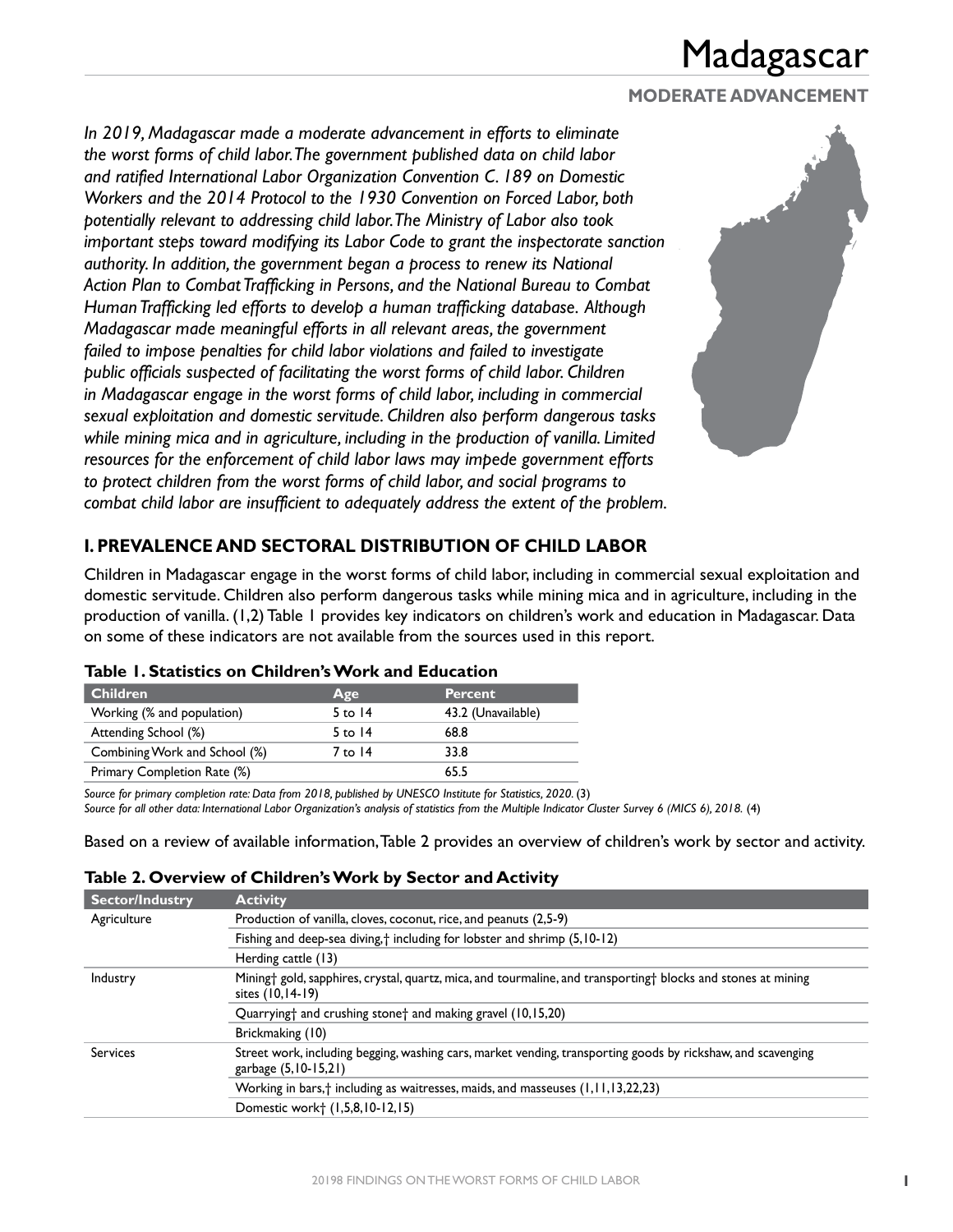## **MODERATE ADVANCEMENT**

### **Table 2. Overview of Children's Work by Sector and Activity (Cont.)**

| Sector/Industry                                        | <b>Activity</b>                                                                              |
|--------------------------------------------------------|----------------------------------------------------------------------------------------------|
| Categorical Worst<br>Forms of Child Labor <sup>+</sup> | Commercial sexual exploitation, sometimes as a result of human trafficking (1,5,10,15,24-26) |
|                                                        | Use in illicit activities such as selling drugs and vandalism (21,27)                        |
|                                                        | Forced labor in mining, quarrying, begging, and domestic work (1,5,11,15,26,28)              |

† Determined by national law or regulation as hazardous and, as such, relevant to Article 3(d) of ILO C. 182.

‡ Child labor understood as the worst forms of child labor *per se* under Article 3(a)–(c) of ILO C. 182.

Children in Madagascar, particularly those from rural and coastal regions and from poor families, are vulnerable to commercial sexual exploitation, forced domestic servitude, forced begging, and forced labor in mining, fishing, and agriculture. (26,28) Girls in particular are lured by peers, family members, and pimps to engage in commercial sexual exploitation in tourist locations, urban cities, vanilla-growing regions, and mining areas. (1,11,18,28) Children from rural villages are often sent to larger cities as child domestic workers, where they are subjected to harsh working conditions such as long hours, poor accommodations, and low salaries. (10) Children are often recruited by agencies into domestic work and subsequently subjected to commercial sexual exploitation. (26) Although some government officials are reportedly complicit in facilitating the falsification of national identity documents used in the commercial sexual exploitation of children, there have been no reports of government actions to respond to this official complicity. Reports suggest a recent increase in the commercial sexual exploitation of boys. (26)

In 2019, Madagascar published the results of its Multiple Indicator Cluster Survey 2018, which showed that around 47 percent of children ages 5 to 17 are engaged in child labor, with 32 percent working in hazardous conditions. The report found that the Matsiatra Ambony and Androy regions had the highest rates of working children. (10,29) Estimates from the ILO suggest that children work primarily in the informal sector and in agriculture, and they perform hazardous work in a variety of sectors. (10)

Recent reports indicate that an estimated 10,000 children work in the mica sector in the southern region of Madagascar, including in constructing mines, extracting and sorting mica, and hoisting loads of mica out of mines. Young girls are also vulnerable to commercial sexual exploitation around mica mining sites. (19,26) Children as young as age 10 are involved in mining gold and sapphires in the regions of Analamanga, Anosy, Ilakaka, and Vakinankaratra. Children in the mining sector suffer from respiratory problems and diseases such as diarrhea and malaria, and are at risk of injury from collapsing mines. (5,11,14,16,18) In addition, children working in the production of vanilla in Madagascar are exposed to toxic substances and extreme temperatures. They also transport heavy loads and work for long hours.There are reports that children are increasingly recruited by adults to engage in vanilla theft because they are less likely to be searched by security forces or subjected to mob retaliation. (8,9,12,30-32) In fishing, children dive deep underwater with no protection or breathing devices, while children involved in stone quarrying use dangerous tools with no protection and work in the outdoor heat. (10)

Although the Constitution guarantees free compulsory education, access to education is often limited for some children due to a lack of school infrastructure, unqualified teachers, and no transportation services in rural areas with long distances to schools; the cost of school fees and supplies; and reported school violence, leaving children vulnerable to the worst forms of child labor. (8,11,28,33-36)

### **II. LEGAL FRAMEWORK FOR CHILD LABOR**

Madagascar has ratified all key international conventions concerning child labor (Table 3).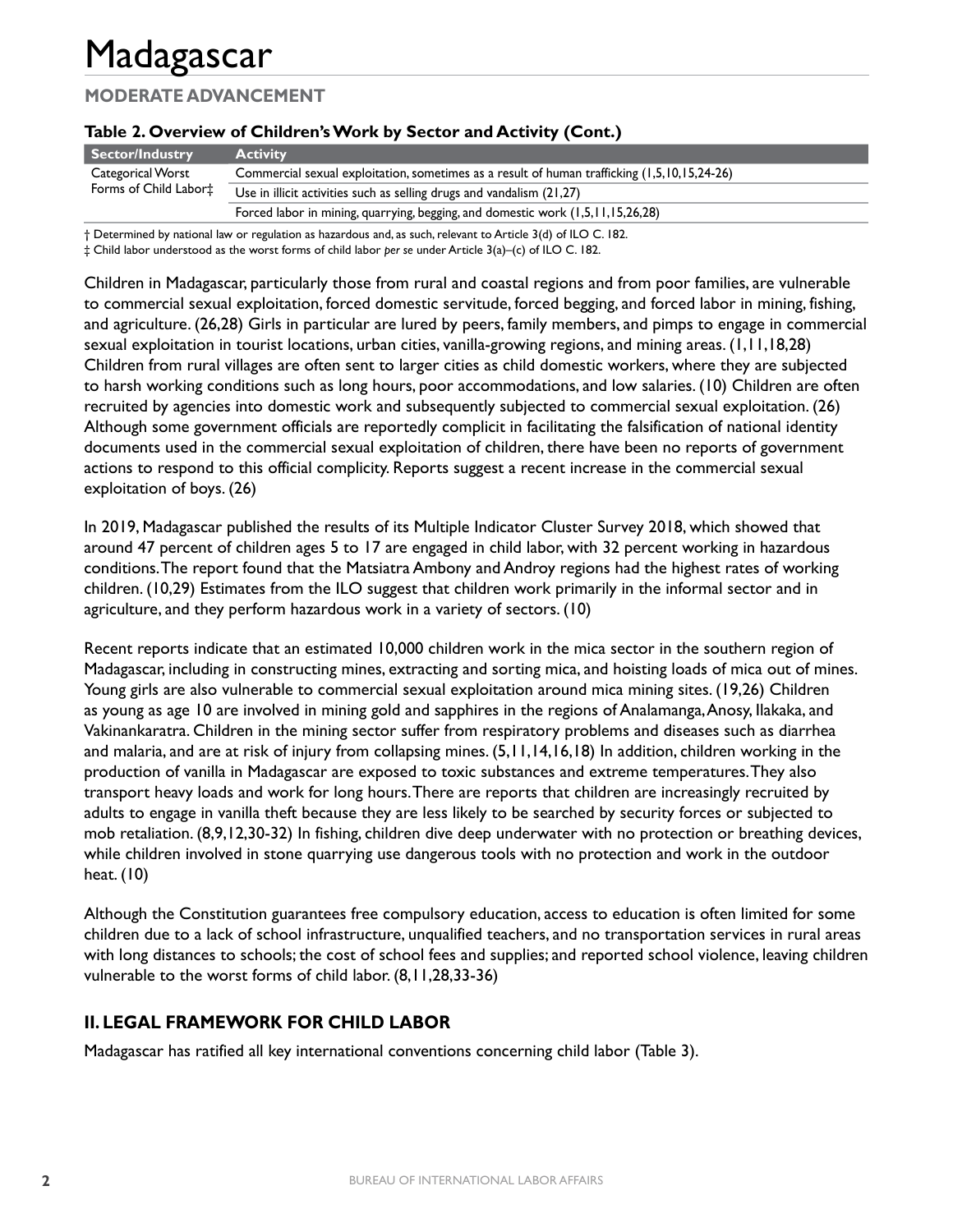## **MODERATE ADVANCEMENT**

### **Table 3. Ratification of International Conventions on Child Labor**

|             | <b>Convention</b>                                                                          | <b>Ratification</b> |
|-------------|--------------------------------------------------------------------------------------------|---------------------|
|             | ILO C. 138, Minimum Age                                                                    |                     |
| All All All | ILO C. 182, Worst Forms of Child Labor                                                     |                     |
|             | UN CRC                                                                                     |                     |
| I           | UN CRC Optional Protocol on Armed Conflict                                                 |                     |
|             | UN CRC Optional Protocol on the Sale of Children, Child Prostitution and Child Pornography |                     |
| J           | Palermo Protocol on Trafficking in Persons                                                 |                     |

The government's laws and regulations are in line with relevant international standards (Table 4).

| <b>Standard</b>                                                                  | <b>Meets</b><br><b>International</b><br><b>Standards</b> | Age   | Legislation                                                                                                                                                                           |
|----------------------------------------------------------------------------------|----------------------------------------------------------|-------|---------------------------------------------------------------------------------------------------------------------------------------------------------------------------------------|
| Minimum Age for Work                                                             | Yes                                                      | 16    | Article 24 of the Constitution: Article 100 of the Labor Code:<br>Article 39 of Law 2008-011; Article 2 of Decree 2018-009 (35,37-39)                                                 |
| Minimum Age for Hazardous Work                                                   | Yes                                                      | 18    | Article 101 of the Labor Code: Article 10 of Decree 2007-<br>563 (37,40)                                                                                                              |
| Identification of Hazardous Occupations or<br>Activities Prohibited for Children | Yes                                                      |       | Article 101 of the Labor Code; Articles 10, 12, and 16-22 of<br>Decree 2007-563; Article 19 of Decree 2018-009 (37-40)                                                                |
| Prohibition of Forced Labor                                                      | Yes                                                      |       | Article 4 of the Labor Code; Articles 1, 8, and 18 of Law 2014-040;<br>Article 15 of Decree 2007-563; Articles 333 and 335 of Law 2007-<br>038; Article 10 of Decree 2018-009 (37-41) |
| Prohibition of Child Trafficking                                                 | Yes                                                      |       | Article 15 of Decree 2007-563; Articles 333 and 335 of Law 2007-<br>038; Articles 1, 6, 8, 13, and 22 of Law 2014-040 (40-42)                                                         |
| Prohibition of Commercial Sexual<br><b>Exploitation of Children</b>              | Yes                                                      |       | Article 13 of Decree 2007-563; Article 335 of Law 2007-038;<br>Article 1 of Law 2014-040 (40-42)                                                                                      |
| Prohibition of Using Children in Illicit<br><b>Activities</b>                    | Yes                                                      |       | Articles 11 and 14 of Decree 2007-563 (40)                                                                                                                                            |
| Minimum Age for Voluntary State Military<br>Recruitment                          | Yes                                                      | 18    | Article 11 of Ordinance No. 78-002 (43)                                                                                                                                               |
| Prohibition of Compulsory Recruitment of<br>Children by (State) Military         | $N/A^*$                                                  |       |                                                                                                                                                                                       |
| Prohibition of Military Recruitment by Non-<br>state Armed Groups                | Yes                                                      |       | Article 15 of Decree 2007-563 (40)                                                                                                                                                    |
| Compulsory Education Age                                                         | Yes                                                      | $16+$ | Article 24 of the Constitution; Article 39 of Law 2008-011 (35,39)                                                                                                                    |
| Free Public Education                                                            | Yes                                                      |       | Article 24 of the Constitution (35)                                                                                                                                                   |

### **Table 4. Laws and Regulations on Child Labor**

\* No conscription

‡ Age calculated based on available information (39)

In 2019, Madagascar ratified two International Labor Organization instruments relevant to combating child labor: C. 189 on Domestic Workers and the 2014 Protocol to the 1930 Convention on Forced Labor. The instruments entered into force in Madagascar in June of 2020. (10,26,44)

## **III. ENFORCEMENT OF LAWS ON CHILD LABOR**

The government has established institutional mechanisms for the enforcement of laws and regulations on child labor (Table 5). However, gaps exist within the authority of the Ministry of Civil Services and Labor, Division for the Prevention, Abolition, and Monitoring of Child Labor (PACTE) that may hinder adequate enforcement of their child labor laws.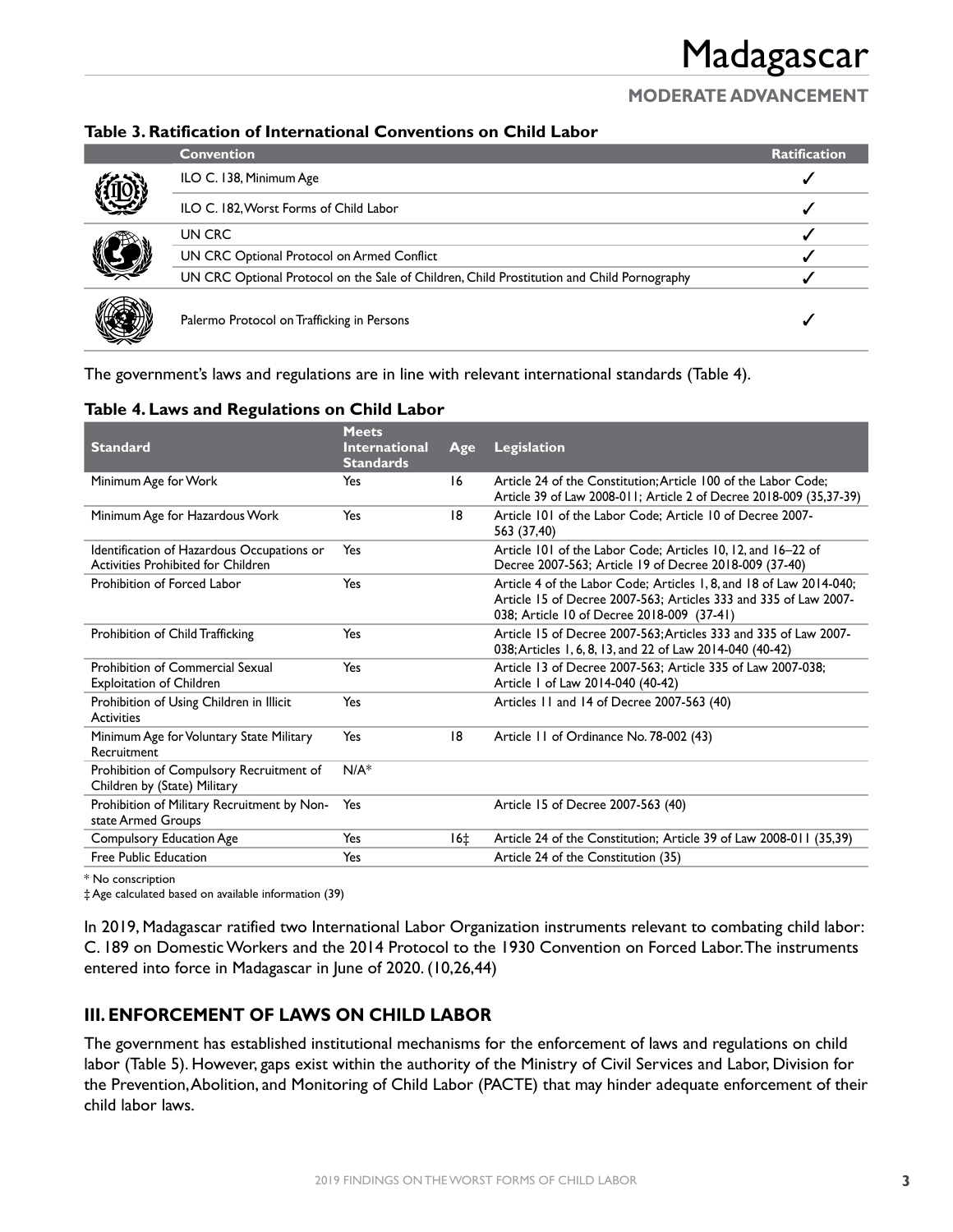## **MODERATE ADVANCEMENT**

### **Table 5. Agencies Responsible for Child Labor Law Enforcement**

| <b>Organization/Agency</b>                                                                                               | <b>Role</b>                                                                                                                                                                                                                                                                                                   |
|--------------------------------------------------------------------------------------------------------------------------|---------------------------------------------------------------------------------------------------------------------------------------------------------------------------------------------------------------------------------------------------------------------------------------------------------------|
| Ministry of Civil Services and Labor Division<br>for the Prevention, Abolition, and Monitoring<br>of Child Labor (PACTE) | Enforces child labor laws, trains inspectors, and coordinates and evaluates all activities toward<br>the elimination of child labor. (10,33,34,45)                                                                                                                                                            |
| Ministry of Justice                                                                                                      | Enforces laws pertaining to violence against children, including human trafficking and<br>commercial sexual exploitation. (10,22,45) Works with Department-level courts to prosecute<br>child labor cases. (10,46)                                                                                            |
| National Civil Police Force Morals and Minors<br><b>Brigade</b>                                                          | Investigates criminal cases involving minors, including issues pertaining to human trafficking<br>and commercial sexual exploitation, mainly in urban areas. Housed under the Ministry of<br>Public Security. (5, 10, 22, 45)                                                                                 |
| National Gendarmerie Morality and Child<br><b>Protective Services (SPEM)</b>                                             | Investigates criminal cases involving children, including those related to the worst forms of<br>child labor, mainly in rural areas. Housed under the Ministry of National Defense. (10,45,47)                                                                                                                |
| Ministry of Population, Social Protection and<br>the Promotion of Women                                                  | Develops and implements programs to protect vulnerable children, including victims of the<br>worst forms of child labor. (11) In collaboration with UNICEF, manages around 700 child<br>protection networks to protect children from abuse and exploitation in all 22 regions of<br>Madagascar. (11,28,48,49) |

#### *Labor Law Enforcement*

In 2019, labor law enforcement agencies in Madagascar took actions to combat child labor (Table 6). However, gaps exist within the authority of PACTE that may hinder adequate labor law enforcement, including penalty assessment authorization.

| <b>Overview of Labor Law Enforcement</b>                                           | 2018         | 2019           |
|------------------------------------------------------------------------------------|--------------|----------------|
| Labor Inspectorate Funding                                                         | Unknown (12) | <b>Unknown</b> |
| Number of Labor Inspectors                                                         | 145(12)      | 148(10)        |
| Inspectorate Authorized to Assess Penalties                                        | $No$ $(12)$  | $No$ $(10)$    |
| Initial Training for New Labor Inspectors                                          | Yes $(12)$   | Yes $(10)$     |
| Training on New Laws Related to Child Labor                                        | $No$ (12)    | $N/A$ (10)     |
| <b>Refresher Courses Provided</b>                                                  | No (12)      | No(10)         |
| Number of Labor Inspections Conducted                                              | Unknown (12) | Unknown        |
| Number Conducted at Worksite                                                       | Unknown (12) | <b>Unknown</b> |
| Number of Child Labor Violations Found                                             | Unknown (12) | 446 (10)       |
| Number of Child Labor Violations for Which Penalties Were Imposed                  | Unknown (12) | 0(10)          |
| Number of Child Labor Penalties Imposed that Were Collected                        | Unknown (12) | 0(10)          |
| Routine Inspections Conducted                                                      | Yes $(12)$   | Yes $(10)$     |
| Routine Inspections Targeted                                                       | Yes $(12)$   | Yes $(10)$     |
| Unannounced Inspections Permitted                                                  | Yes $(12)$   | Yes $(10)$     |
| Unannounced Inspections Conducted                                                  | Yes $(12)$   | Yes $(10)$     |
| Complaint Mechanism Exists                                                         | Yes $(12)$   | Yes $(10)$     |
| Reciprocal Referral Mechanism Exists Between Labor Authorities and Social Services | Yes $(12)$   | Yes $(10)$     |

#### **Table 6. Labor Law Enforcement Efforts Related to Child Labor**

During the reporting period, PACTE collaborated with the ILO to draft a decree that would enable labor inspectors to impose administrative sanctions, suspend the activities of any workplace that engages in the worst forms of child labor, and have authority over employers of domestic labor. The decree would also allow inspectors to be involved in child labor-related investigations. (10)

In 2019, 24 inspectors collaborated with UNICEF and the ILO to carry out targeted child labor inspections in 6 regions across the country, while UNICEF also funded the labor inspectorate in a seventh province. These inspections focused primarily on informal labor such as artisanal mining, stone quarrying, work in the service industry, tourism, and commercial sexual exploitation and identified 446 cases of child labor. (10) However, there were no indications that any children were removed from these labor situations or that any sanctions were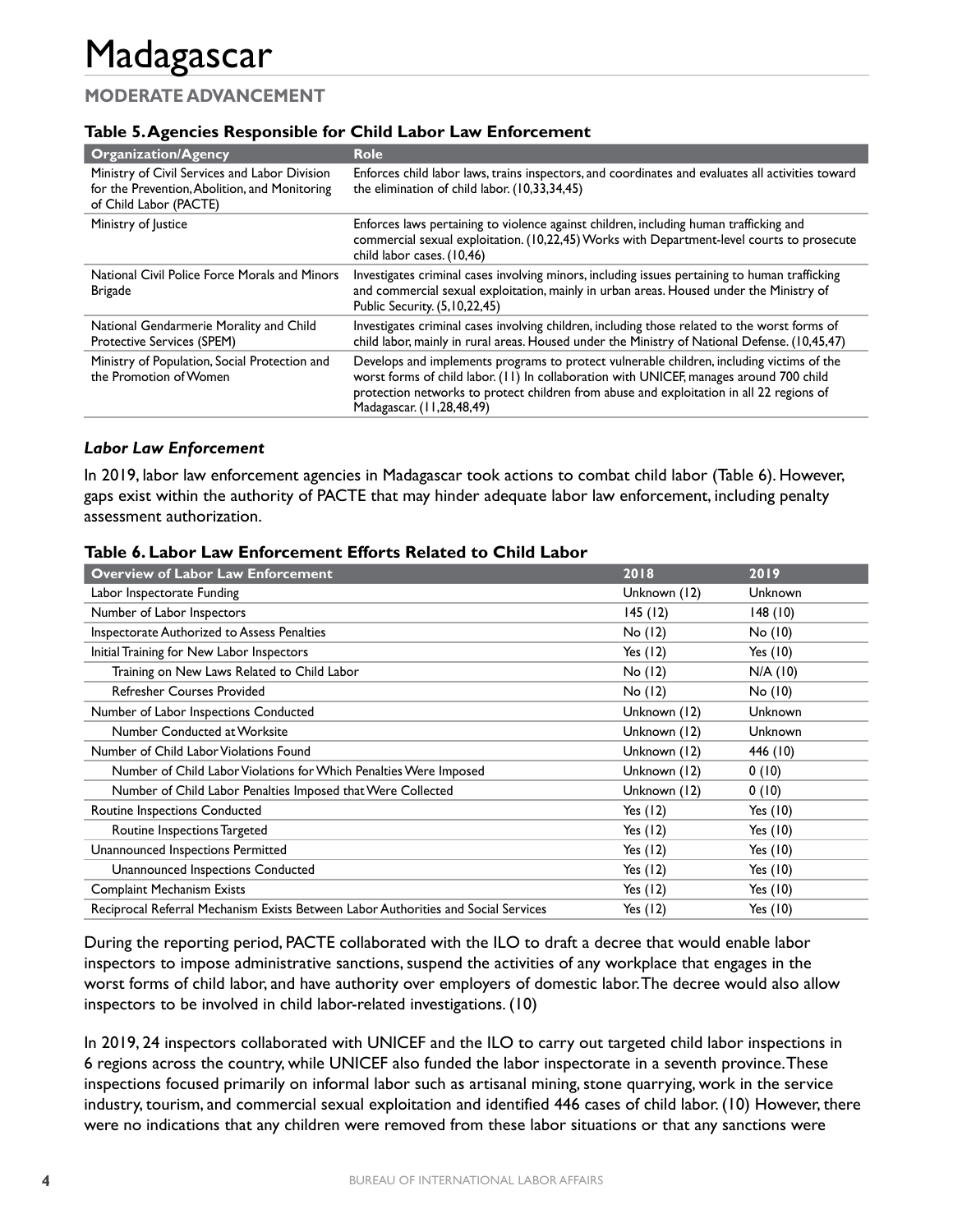## **MODERATE ADVANCEMENT**

imposed as a result of violations discovered during these specific inspections. (10) Still, the *Manjary Soa* Center in Antananarivo, managed by PACTE, reported that in 2019 it had received 35 children removed from situations of domestic labor, street vending, and other exploitative situations. (10)

In 2018, Madagascar expanded its list of hazardous occupations for children, but reports indicate that the government was slow to disseminate the law and has not made efforts to enforce it. (12)

The number of labor inspectors is likely insufficient for the size of Madagascar's workforce, which includes more than 13.4 million workers. According to the ILO's technical advice of 1 inspector for every 40,000 workers in less developed economies, Madagascar would employ about 335 labor inspectors. (50,51) The Ministry of Labor has also noted that the number of inspectors is insufficient. (10) In addition, the concentration of labor inspectors in the capital hampers the government's capacity to enforce child labor laws in rural areas, especially in the agricultural sector. (5,33) While there is an inspectorate in 18 of Madagascar's 22 regions, inspectorate personnel have noted that a lack of resources has limited their ability to carry out a sufficient number of inspections. (10) Even though the inspectorate has the authority to conduct unannounced, routine inspections, in practice most inspections occur only in response to a complaint received. (10) The government did not provide information on labor law enforcement inspectorate funding or the number or types of inspections conducted for inclusion in this report.

While child labor-related training is provided to new inspectors, PACTE has indicated that the course is only 20 hours and insufficient to cover all relevant issues, particularly because refresher courses are not provided. (10) Madagascar has a complaint mechanism via a national hotline; however, most of the calls received are related to general violence against children. The mechanism does not have a record keeping system to track calls specifically for child labor issues. (10)

### *Criminal Law Enforcement*

In 2019, criminal law enforcement agencies in Madagascar took actions to combat child labor (Table 7). However, gaps exist within the operations of the criminal enforcement agencies that may hinder adequate criminal law enforcement, including allocation of financial and human resources.

| <b>Overview of Criminal Law Enforcement</b>                                           | 2018         | 2019           |
|---------------------------------------------------------------------------------------|--------------|----------------|
| Initial Training for New Criminal Investigators                                       | Yes $(12)$   | Yes $(10)$     |
| Training on New Laws Related to the Worst Forms of Child Labor                        | Unknown (12) | N/A            |
| <b>Refresher Courses Provided</b>                                                     | Yes $(12)$   | No(10)         |
| Number of Investigations                                                              | 559 (12)     | 942 (10)       |
| Number of Violations Found                                                            | 35(12)       | 51(10)         |
| Number of Prosecutions Initiated                                                      | Unknown (12) | <b>Unknown</b> |
| <b>Number of Convictions</b>                                                          | Unknown (12) | <b>Unknown</b> |
| Imposed Penalties for Violations Related to The Worst Forms of Child Labor            | Unknown (12) | <b>Unknown</b> |
| Reciprocal Referral Mechanism Exists Between Criminal Authorities and Social Services | Yes $(12)$   | Yes $(10)$     |

#### **Table 7. Criminal Law Enforcement Efforts Related to Child Labor**

During the reporting period, the Morals and Minors Brigade received 942 complaints unrelated to child trafficking or labor. Among these, police eventually identified 51 victims of child domestic labor and 16 cases in which children were victimized by human trafficking. It remains unclear whether any of these cases were referred for prosecution on human trafficking- or labor-related charges. (10, 26) Government authorities investigated a deputy mayor in the Moramanga district who was accused of facilitating the marriage of five Malagasy girls to Chinese men. The defendant was released from custody after the investigation. (26)

In 2019, the budgets for the Ministry of Public Security and for the National Gendarmerie Morality and Child Protective Services increased, though it was not clear how much of the funding was dedicated to address child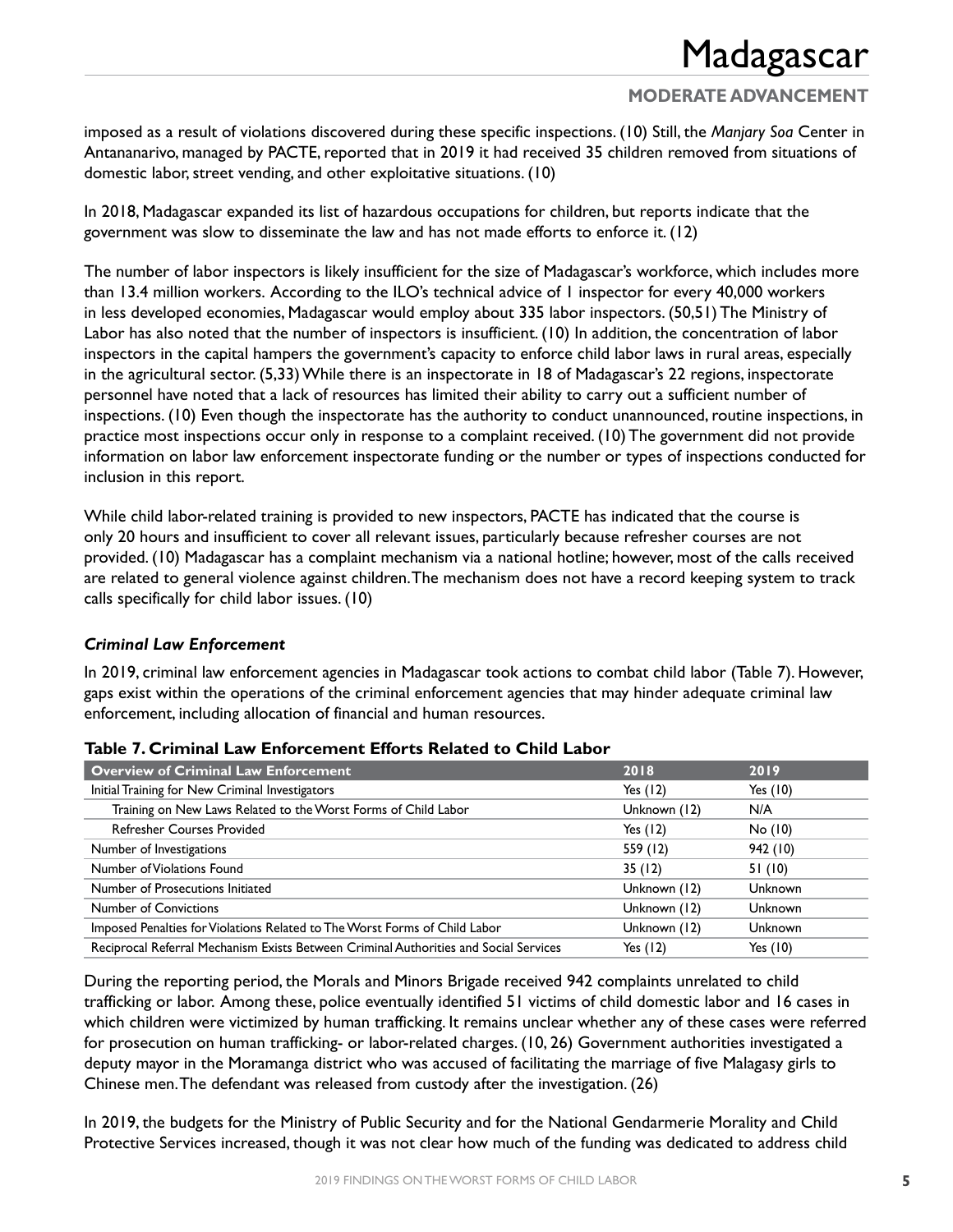## **MODERATE ADVANCEMENT**

labor issues. Furthermore, officials from both agencies indicated that funds available for criminal enforcement of child labor laws was insufficient given the scope of their missions. (10)

Reports indicate a lack of trained staff, equipment, and transportation to adequately conduct criminal law enforcement efforts related to the worst forms of child labor. (5,10,12,52,53) The government did not provide information on its criminal law enforcement prosecutions, convictions, or penalties assessed related to the worst forms of child labor for inclusion in this report.

## **IV. COORDINATION OF GOVERNMENT EFFORTS ON CHILD LABOR**

The government has established mechanisms to coordinate its efforts to address child labor (Table 8). However, gaps exist that hinder the effective coordination of efforts to address child labor, including allocation of financial resources.

| <b>Coordinating Body</b>                                          | <b>Role &amp; Description</b>                                                                                                                                                                                                                                                                                                                                                                                                                                                                                                                                                                                                                                                                                |
|-------------------------------------------------------------------|--------------------------------------------------------------------------------------------------------------------------------------------------------------------------------------------------------------------------------------------------------------------------------------------------------------------------------------------------------------------------------------------------------------------------------------------------------------------------------------------------------------------------------------------------------------------------------------------------------------------------------------------------------------------------------------------------------------|
| National Committee on<br>the Fight Against Child<br>Labor (CNLTE) | Coordinates programs, advises on child labor legislation and regulations, and implements the National Action<br>Plan to Eliminate the Worst Forms of Child Labor. Led by the Ministry of Civil Services and Labor. (11,54-56) In<br>2019, during the last year of implementation for the National Action Plan to Eliminate Child Labor, the committee<br>carried out assessment site visits in three regions to speak with government officials, NGOs, civil society groups,<br>and international partners. (10)                                                                                                                                                                                             |
| Regional Child Labor<br>Committees                                | Coordinates, monitors, and evaluates all regional activities relating to the elimination of child labor. The 10<br>regional committees identify activities to promote the elimination of child labor and compile, analyze, and report<br>child labor data to PACTE. (45,55,57) In 2019, committees were operational in 25 of 32 communes in the Sava<br>region. During the reporting period, the committees conducted public awareness campaigns and focused on the<br>enrollment of children in school. (10)                                                                                                                                                                                                |
| National Bureau to<br>Combat Human Trafficking<br>(BNLTEH)        | Coordinates anti-human trafficking efforts in Madagascar and responsible for implementing the National Action<br>Plan to Combat Trafficking in Persons. Chaired by the Office of the Prime Minister, includes representatives<br>from the Ministries of Civil Services and Labor, Justice, and Population and Social Affairs. (22,41,54,58) During<br>the reporting period, provided training to law enforcement and civil society groups on anti-trafficking legislation,<br>investigation methods, and victim identification. (10) Led assessment of the expiring national action plan against<br>human trafficking and the drafting of a new plan, and the creation of a human trafficking database. (26) |
| National Child Protection<br>Committee                            | Guides and coordinates national child protection policy and programs. Chaired by the Minister of Population<br>and Social Affairs, comprises a steering committee and a technical commission of specialists. (45,59) Under the<br>Alliance 8.7 framework, the committee conducted child labor inspections in seven regions during the reporting<br>period. (26)                                                                                                                                                                                                                                                                                                                                              |

### **Table 8. Key Mechanisms to Coordinate Government Efforts on Child Labor**

The National Committee on the Fight Against Child Labor, Regional Child Labor Committees, and the National Bureau to Combat Human Trafficking lacked sufficient funding to effectively operate and coordinate efforts to address child labor. (8,12,26,27,34,36,46)

## **V. GOVERNMENT POLICIES ON CHILD LABOR**

The government has established policies related to child labor (Table 9). However, policy gaps exist that hinder efforts to address child labor, including implementation.

| <b>Policy</b>                                                                             | <b>Description</b>                                                                                                                                                                                                                                                                                                                                                                                              |
|-------------------------------------------------------------------------------------------|-----------------------------------------------------------------------------------------------------------------------------------------------------------------------------------------------------------------------------------------------------------------------------------------------------------------------------------------------------------------------------------------------------------------|
| National Action Plan<br>to Eliminate the Worst<br>Forms of Child Labor<br>$(2004 - 2019)$ | Aimed to eliminate the worst forms of child labor by strengthening child labor laws, conducting awareness-<br>raising campaigns, mobilizing funds for social programs, and updating databases on child labor. Led by<br>CNLTE. (5,55,60) The government initiated a final assessment of the plan for its last year, but no steps were taken<br>to develop a new plan to replace the expiring one. (10)          |
| National Action Plan to<br>Combat Trafficking in<br>Persons (2015-2019)                   | Aimed to enhance the legal framework to prevent human trafficking, effectively implement human trafficking laws,<br>and provide protection and care for victims. Overseen by BNLTEH. (11,58,61) In 2019, BNLTEH held a 3-day<br>workshop to evaluate the implementation of the anti-trafficking action plan and initiated the process to develop a<br>new national action plan to replace the expired one. (10) |

**Table 9. Key Policies Related to Child Labor**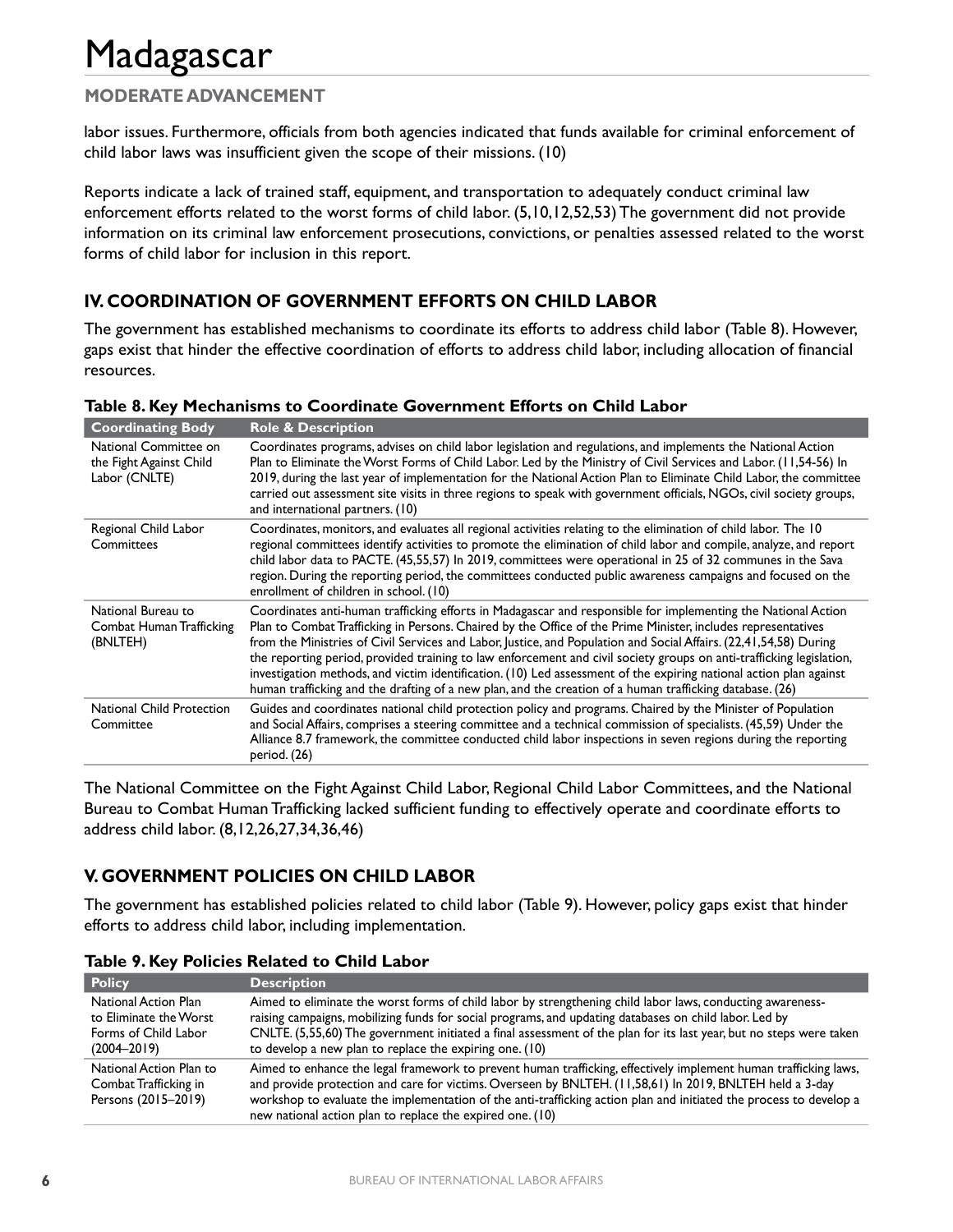## **MODERATE ADVANCEMENT**

### **Table 9. Key Policies Related to Child Labor (Cont.)**

| <b>Policy</b>                                                                | <b>Description</b>                                                                                                                                                                                                                                                                                                                                                                                                                                                                                                                                                                                         |
|------------------------------------------------------------------------------|------------------------------------------------------------------------------------------------------------------------------------------------------------------------------------------------------------------------------------------------------------------------------------------------------------------------------------------------------------------------------------------------------------------------------------------------------------------------------------------------------------------------------------------------------------------------------------------------------------|
| Code of Conduct for the<br>Protection of Children in<br>the Tourism Industry | Aims to prevent commercial sexual exploitation of children in the tourism industry, Implemented by the Ministry<br>of Tourism and supported by ILO and UNICEF. (62-65) In 2019, the Ministry of Tourism and the National Office<br>of Tourism conducted an assessment to determine whether signatories were upholding the code of conduct and<br>to develop recommendations for improvement. (10)                                                                                                                                                                                                          |
| <b>National Social Protection</b><br>Policy                                  | Aims to protect children from abuse, violence, and exploitation and promotes improved access to education and<br>livelihood services for vulnerable children. Led by the Ministry of Population, Social Protection and the Promotion<br>of Women and supported by international donors. (54,66-68) In 2019, the government partnered with the World<br>Food Program to provide cash distributions to 70,000 households in the Anosy and Androy regions. (69) During<br>the reporting period, the government also worked on updating the policy to incorporate stronger crisis response<br>mechanisms. (70) |
| National Development<br>Plan (2015-2019)                                     | Aimed to promote sustainable development and social equality. Overseen by the Ministry of Economy and<br>Planning and supported by the ILO's Decent Work Country Program. (54,71,72) Included a budget of \$83,000 to<br>specifically combat commercial sexual exploitation of children and child labor in domestic work, mining, quarrying,<br>and other hazardous sectors. (34,71-73) Research was unable to identify actions taken to implement the plan<br>during the reporting period or any planned efforts to renew the strategy beyond 2019.                                                       |

† The government had other policies that may have addressed child labor issues or had an impact on child labor. (2,72,74,75)

## **VI. SOCIAL PROGRAMS TO ADDRESS CHILD LABOR**

In 2019, the government funded and participated in programs that include the goal of eliminating or preventing child labor (Table 10). However, gaps exist in these social programs, including adequacy to address the problem in all sectors.

| Program                                                                                                                    | <b>Description</b>                                                                                                                                                                                                                                                                                                                                                                                                                                                                         |
|----------------------------------------------------------------------------------------------------------------------------|--------------------------------------------------------------------------------------------------------------------------------------------------------------------------------------------------------------------------------------------------------------------------------------------------------------------------------------------------------------------------------------------------------------------------------------------------------------------------------------------|
| Social Support and<br><b>Reintegration Centers†</b>                                                                        | Government program that provides social and reintegration services for victims of child labor. Includes the<br>Manjary Soa Center and the Vonjy Centers in Antananarivo, Toamasina, Nosy Be, and Mahajanga. (11,22,76)<br>Remained in operation in 2019, with the government committing \$10,400 for the management of the Manjary<br>Soa Center in 2019. (10)                                                                                                                             |
| Cash Transfer Program<br>$(2015 - 2019)$ <sup>+</sup>                                                                      | Ministry of Population, Social Protection and the Promotion of Women \$35 million program, supported by the<br>World Bank and UNICEF, that provided cash assistance for families with school-age children, conditioned on<br>children's school attendance. (11,12,77-79) The World Bank reported in 2019 that the program had reached<br>39,000 families. (80)                                                                                                                             |
| <b>Project Supporting</b><br>Sustainable and Child<br>Labor Free Vanilla-Growing<br>Communities in Sava<br>$(2016 - 2020)$ | USDOL-funded \$4 million project implemented by ILO aims to reduce child labor in the vanilla-producing<br>areas of the Sava Region. (54,81,82) In 2019, the project established three vocational training centers targeting<br>children between the ages of 14 and 17. (10) The project also conducted a pilot to assess the feasibility of<br>establishing a supply chain traceability system in the vanilla industry. (83) Additional information is available on<br>the USDOL website. |
| <b>UNICEF Country Program</b>                                                                                              | UNICEF-funded \$197,815 program that supported the government's efforts to improve education, health,<br>nutrition, and protection for children in Madagascar. (12,84) In 2019, Madagascar requested and was approved for<br>an extension of the program into 2020. (85,86)                                                                                                                                                                                                                |

### **Table 10. Key Social Programs to Address Child Labor**

† Program is funded by the Government of Madagascar.

‡ The government had other social programs that may have included the goal of eliminating or preventing child labor. (15,45,60,87-92)

Basic health and social services available to victims of the worst forms of child labor are not adequate to meet current needs. (5,8,11,22,45) Although Madagascar has programs that target child labor, the scope of these programs is insufficient to address the extent of the problem, particularly in agriculture, commercial sexual exploitation, domestic work, begging, and mining. (5,15,36,60)

### **VII. SUGGESTED GOVERNMENT ACTIONS TO ELIMINATE CHILD LABOR**

Based on the reporting above, suggested actions are identified that would advance the elimination of child labor in Madagascar (Table 11).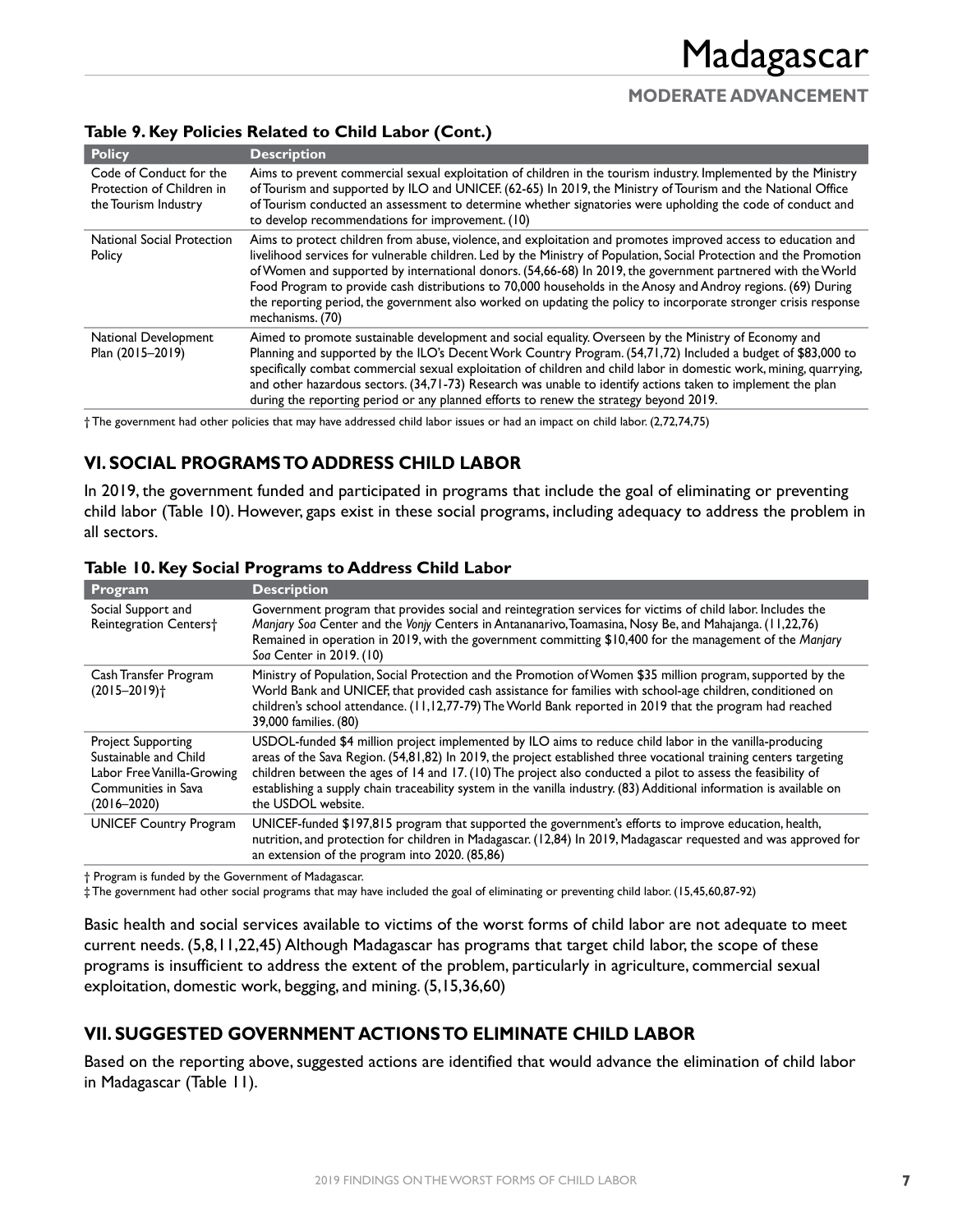## **MODERATE ADVANCEMENT**

### **Table 11. Suggested Government Actions to Eliminate Child Labor**

| Area                   | <b>Suggested Action</b>                                                                                                                                                                                                                                                                                                                    | Year(s)<br><b>Suggested</b> |
|------------------------|--------------------------------------------------------------------------------------------------------------------------------------------------------------------------------------------------------------------------------------------------------------------------------------------------------------------------------------------|-----------------------------|
| Enforcement            | Investigate and prosecute public officials who are allegedly complicit in or facilitate the worst forms of<br>child labor.                                                                                                                                                                                                                 | 2019                        |
|                        | Authorize the labor inspectorate to assess penalties.                                                                                                                                                                                                                                                                                      | $2017 - 2019$               |
|                        | Publish enforcement information related to child labor, including labor inspectorate funding and the<br>number and types of labor inspections conducted.                                                                                                                                                                                   | $2013 - 2019$               |
|                        | Ensure inspectors and criminal law enforcement officials receive appropriate and regular training on child<br>labor issues.                                                                                                                                                                                                                | 2019                        |
|                        | Increase the number of labor inspectors to meet the ILO's technical advice.                                                                                                                                                                                                                                                                | $2015 - 2019$               |
|                        | Ensure the labor inspectorate receives adequate funding to enforce child labor laws and conduct a<br>sufficient number of inspections, including ensuring enough inspectors in rural and agricultural areas.                                                                                                                               | $2009 - 2019$               |
|                        | Ensure inspectors regularly utilize their authority to conduct routine unannounced inspections rather than<br>conduct inspections only in response to complaints.                                                                                                                                                                          | 2019                        |
|                        | Ensure that when encountered, children are removed from child labor situations and that penalties for<br>child labor violations are applied.                                                                                                                                                                                               | 2019                        |
|                        | Enhance the effectiveness of existing complaint hotline databases by gathering separate data on child<br>labor-related complaints.                                                                                                                                                                                                         | $2009 - 2019$               |
|                        | Disseminate and enforce the new decree expanding the list of hazardous occupations for children.                                                                                                                                                                                                                                           | $2018 - 2019$               |
|                        | Publish criminal law enforcement data on number of prosecutions initiated, number of convictions<br>achieved, and penalties assessed for criminal law enforcement violations in relation to child labor.                                                                                                                                   | $2013 - 2019$               |
|                        | Ensure criminal law enforcement agencies have sufficient staff, equipment, and transportation to combat<br>the worst forms of child labor.                                                                                                                                                                                                 | 2019                        |
| Coordination           | Ensure that relevant coordinating mechanisms are adequately funded to carry out their mandates.                                                                                                                                                                                                                                            | $2014 - 2019$               |
| Government<br>Policies | Ensure policies related to child labor are implemented and report on yearly actions taken.                                                                                                                                                                                                                                                 | $2016 - 2019$               |
|                        | Develop and adopt a new National Action Plan to Eliminate the Worst Forms of Child Labor and update<br>or renew expiring policies such as the National Action Plan to Combat Trafficking in Persons.                                                                                                                                       | 2019                        |
| Social Programs        | Enhance efforts to eliminate barriers and make education accessible for all children, including those in<br>rural communities, by removing fees for supplies and school-related costs, increasing school infrastructure<br>and transportation services, hiring sufficiently qualified teachers, and ensuring children's safety in schools. | $2011 - 2019$               |
|                        | Ensure that social protection systems have adequate funding and staff to provide appropriate services to<br>victims of the worst forms of child labor.                                                                                                                                                                                     | $2014 - 2019$               |
|                        | Expand the scope of programs to address child labor in agriculture and the worst forms of child labor in<br>agriculture, commercial sexual exploitation, domestic work, and mining.                                                                                                                                                        | $2014 - 2019$               |

#### **REFERENCES**

- 1 ECPAT France. Contribution d'ECPAT France sur le suivi de la situation de l'exploitation sexuelle des enfants à des fins commerciales-Madagascar. 2015. https://tbinternet.ohchr.org/Treaties/CRC-OP-SC/Shared%20
- Documents/MDG/INT\_CRC-OP-SC\_NGO\_MDG\_21425\_F.pdf. 2 ILO. Supporting Sustainable, Child Labor Free Vanilla-Growing Communities in Sava. October 2017: Technical Progress Report. Source on file.
- 3 UNESCO Institute for Statistics. Gross intake ratio to the last grade of primary education, both sexes (%).Accessed March 1, 2020. For more information, please see "Children's Work and Education Statistics: Sources and Definitions" in the Reference Materials section of this report. http://data.uis.unesco.org/.
- ILO. Analysis of Child Economic Activity and School Attendance Statistics from National Household or Child Labor Surveys. Original data from Multiple Indicator Cluster Survey 6 (MICS 6), 2018.Analysis received March 2020. Please see "Children's Work and Education Statistics: Sources and Definitions" in the Reference Materials section of this report.
- 5 ILO. Individual Case Discussion concerning Worst Forms of Child Labour Convention, 1999 (No. 182) Madagascar (ratification: 2001). Published: 2016. http://www.ilo.org/dyn/normlex/en/f?p=1000:13100:0::NO:13100 :P13100\_COMMENT\_ID:3284607.
- 6 U.S. Embassy- Antananarivo. Reporting. February 5, 2016.
- 7 Vanilla collector. Interview with USDOL official. March 11, 2016.
- 8 Centre for Civil and Political Rights. Madagascar: Rapport de la société civile sur la mise en œuvre du Pacte international relatif aux droits civils et politiques (PIDCP). June 2017. https://www.refworld.org/docid/53355d634.html.
- 9 ILO. Eliminer le travail des enfants dans la chaîne de production de la vanille, c'est l'affaire de tous! June 13, 2016.
- http://www.ilo.org/global/docs/WCMS\_496527/lang--fr/index.htm.
- 10 U.S. Embassy- Antananarivo. Reporting. January 16, 2020. Source on file. 11 U.S. Embassy- Antananarivo. Reporting. January 18, 2018.
- 12 U.S. Embassy- Antananarivo. Reporting. January 24, 2019.
- 13 NGO official. Interview with USDOL official. February 22, 2016.
- 14 RFI. Sortir les enfants des mines de saphirs du sud de Madagascar. September 25, 2017. http://www.rfi.fr/afrique/20170925-reportage-sortir-enfants-minessaphirs-sud-madagascar.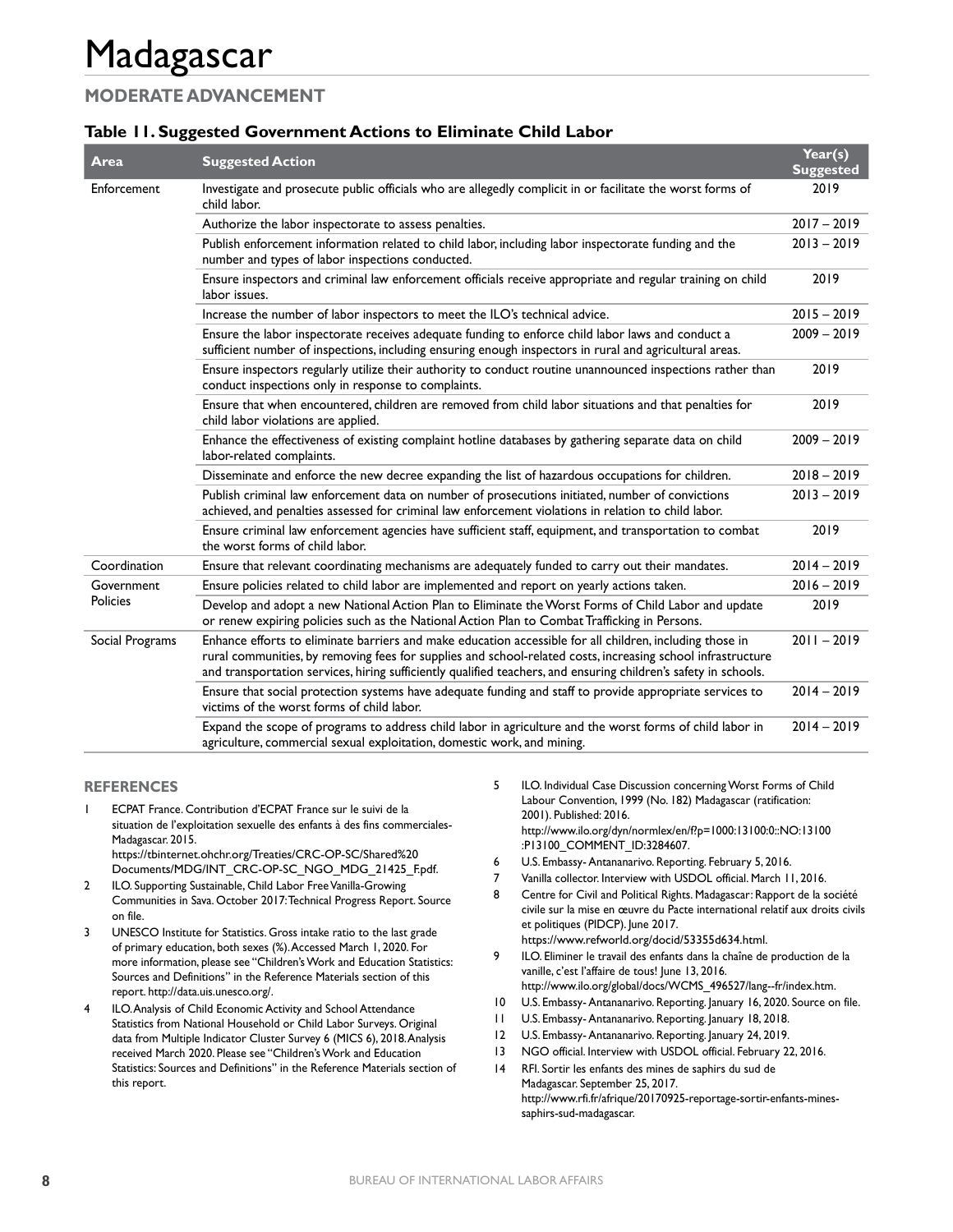## **MODERATE ADVANCEMENT**

- 15 ILO Committee of Experts. Individual Observation concerning Worst Forms of Child Labour Convention, 1999 (No. 182) Madagascar (ratification: 2001). Published: 2016. http://www.ilo.org/dyn/normlex/en/f?p=1000:13100:0::NO:13100 :P13100\_COMMENT\_ID:3252830:NO.
- 16 ARTE G.E.I.E. Madagascar: Les Enfants des Mines. March 20, 2015. http://info.arte.tv/fr/madagascar-les-enfants-des-mines.
- 17 Andrianaivo, M. La situation des enfants à Madagascar. lecitoyen.mg, June 23, 2016. Source on file.
- 18 deGrave, Arnaud. Qu'arrive-t-il après un boom minier? Photographies à Madagascar. Mongabay:August 9, 2017. https://fr.mongabay.com/2017/08/quarrive-t-il-apres-un-boom-minierphotographies-a-madagascar/.
- 19 van der Wal, Sanne. Child Labour in Madagascar's Mica Sector.Terre des Homes. November 2019. Source on file.
- 20 U.S. Embassy- Antananarivo. Reporting. January 12, 2017.
- 21 ILO. Etude sur le phénomène de délinquance des enfants et des jeunes dans la ville d'Antsiranana. 2015.
- http://www.ilo.org/global/docs/WCMS\_510729/lang--fr/index.htm. 22 U.S. Department of State.Trafficking in Persons Report- 2018: Madagascar.Washington, DC, June 28, 2018. https://www.state.gov/reports/2018-trafficking-in-persons-report/ madagascar/.
- 23 National Union of Social Workers member. Interview with USDOL official. February 12, 2016.
- 24 Daily Nation. Alarm over child sex exploitation in Madagascar. Nairobi: March 1, 2016. https://www.nation.co.ke/news/africa/Alarm-over-child-sexexploitation-in-Madagascar/1066-3097532-format-xhtml-nuur0oz/ index.html.
- 25 Linfo.re. Exploitation sexuelle des enfants: un phénomène inquiétant à Madagascar. February 25, 2016. http://www.linfo.re/ocean-indien/madagascar/687972-exploitationsexuelle-des-enfants-un-phenomene-inquietant-a-madagascar.
- 26 U.S. Embassy- Antananarivo. Reporting. March 25, 2020. Source on file.
- 27 U.S. Embassy- Antananarivo. Reporting. February 12, 2018.
- 28 US Department of State.Trafficking in Persons Report- 2019: Madagascar.Washington, DC, June 20, 2019. https://www.state.gov/reports/2019-trafficking-in-persons-report-2/ madagascar/.
- 29 UNICEF. Madagascar 2018 Multiple Indicator Cluster Surveys Snapshot: Travail des enfants. 2018. Source on file. https://mics.unicef.org/surveys.
- 30 Radasimalala, Vonjy. Madagascar: Travail Les enfants de la vanille à affranchir. L'Express de Madagascar, November 11, 2015. http://fr.allafrica.com/stories/201511121131.html.
- 31 Lind, Peter Lykke. Madagascar's £152m vanilla industry soured by child labour and poverty.The Guardian, December 8, 2016. https://www.theguardian.com/global-development/2016/ dec/08/madagascar-152m-vanilla-industry-soured-child-labourpoverty?platform=hootsuite.
- 32 Hansen, Julie Hjerl, et al.Vanilla Hidden Price Bottomless debt and child labor. DanWatch. December 8, 2016. https://www.danwatch.dk/undersogelse/vaniljens-skjulte-pris-bundloesgaeld-og-boernearbejde-ii/.
- 33 U.S. Department of State. Country Reports on Human Rights Practices-2018: Madagascar.Washington, DC, March 13, 2019. https://www.state.gov/reports/2018-country-reports-on-human-rightspractices/madagascar/.
- 34 ILO Committee of Experts. Individual Direct Request concerning Worst Forms of Child Labour Convention, 1999 (No. 182) Madagascar (ratification: 2001). Published: 2016. http://www.ilo.org/dyn/normlex/en/f?p=1000:13100:0::NO:13100 :P13100\_COMMENT\_ID:3252827:NO.
- 35 Government of Madagascar. Loi Constitutionnelle, N° 2007. Enacted: April 27, 2007. http://www.wipo.int/wipolex/en/text.jsp?file\_id=177213.

36 UN International Covenant on Civil and Political Rights Human Rights Committee. Observations finales concernant le quatrième rapport périodique de Madagascar.August 22, 2017: CCPR/C/MDG/CO/4. http://tbinternet.ohchr.org/\_layouts/treatybodyexternal/Download. aspx?symbolno=CCPR/C/MDG/CO/4&Lang=En.

- 37 Government of Madagascar. Labor Code, No. 2003-044. Enacted: June 10, 2004. http://www.droit-afrique.com/images/textes/Madagascar/Mada - Code
- du travail.pdf. 38 Government of Madagascar. Decret N° 2018-009 modifiant et complétant certaines dispositions du Décret N°2007-563 du 03 juillet 2007 relatif au travail des enfants. Enacted: January 11, 2018.
- 39 Government of Madagascar. Loi n° 2008-011 du 20 juin 2008 modifiant certaines dispositions de la Loi n° 2004-004 du 26 juillet 2004 portant orientation générale du Système d'Education, d'Enseignement et de Formation à Madagascar. Enacted: June 20, 2008. http://www.ilo.org/dyn/natlex/docs/MONOGRAPH/89306/102560/ F754294269/MDG-89306.pdf.
- 40 Government of Madagascar. Decret relatif au travail des enfants, No. 2007-563. Enacted: July 3, 2007. http://www.justice.gov.mg/wp-content/uploads/textes/1TEXTES NATIONAUX/DROIT PRIVE/Textes sur le travail/Decret 2007-563.pdf.
- 41 Government of Madagascar. La Lutte Contre la Traite des Etres Humains. Enacted: December 16, 2014. Source on file.
- 42 Government of Madagascar. Modifying and Completing Some Provisions of the Penal Code on the Fight Against Trafficking in Persons and Sexual Tourism, No. 2007-038. Enacted: January 14, 2008. Source on file.
- 43 Government of Madagascar. Extrait de l'Ordonnance N° 78-002 du 16 Février 1978 sur les Principes Généraux du Service National. Enacted: 1978. Source on file.
- ILO. Madagascar takes a leading role in the "One for All" Centenary ratification campaign by ratifying six ILO Conventions. June 12, 2019. https://www.ilo.org/global/standards/WCMS\_710356/lang--en/index.htm.
- 45 Government of Madagascar.Written Communication. Submitted in response to U.S. Department of Labor's "Request for Information on Efforts by Certain Countries to Eliminate the Worst Forms of Child Labor". January 3, 2018.
- 46 U.S. Embassy- Antananarivo. Reporting. October 13, 2017.
- 47 Midi Madagasikara. Droit de l'enfant: Nouveau service de protection de l'enfant au sein de la gendarmerie. September 16, 2017. http://www.midi-madagasikara.mg/societe/2017/09/16/droit-de-lenfantnouveau-service-de-protection-de-lenfant-au-sein-de-la-gendarmerie/.
- 48 U.S. Embassy- Antananarivo official. E-mail communication to USDOL official.April 17, 2017.
- 49 Ministry of Population and Social Affairs official. Interview with USDOL official. March 18, 2016.
- 50 UN.World Economic Situation and Prospects 2017 Statistical Annex. New York: 2017. Please see "Labor Law Enforcement: Sources and Definitions" in the Reference Materials section of this report. https://www.un.org/development/desa/dpad/wp-content/uploads/ sites/45/publication/2017wesp\_full\_en.pdf.
- ILO. Strategies and Practice for Labour Inspection. Geneva: Committee on Employment and Social Policy, November 2006. Please see "Labor Law Enforcement: Sources and Definitions" in the Reference Materials section of this report. http://www.ilo.org/public/english/standards/relm/gb/docs/gb297/pdf/ esp-3.pdf.
- 52 National Police Force's Morals and Minors Brigade official. Interview with USDOL official. March 8, 2016.
- 53 Andrianaivo, Maholy.Travail des enfants à Madagascar: La répression et la pénalisation ne progressent pas. La Tribune de Diego et du Nord de Madagascar, Diego Suarez. May 30, 2016. http://latribune.cyber-diego.com/societe/2056-travail-des-enfants-amadagascar-la-repression-et-la-penalisation-ne-progressent-pas.html.